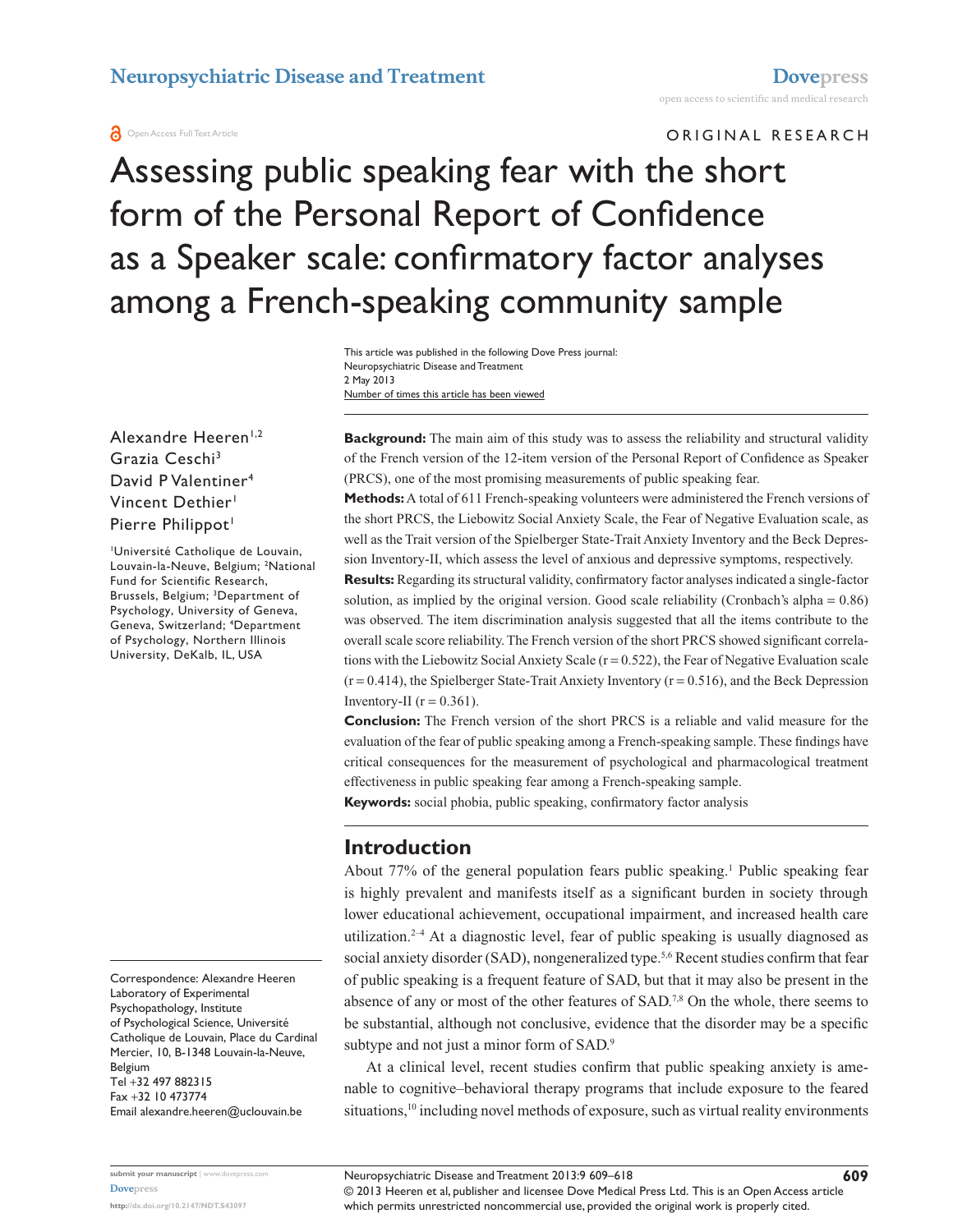and exposure to videotaped audiences.<sup>11-13</sup> Several studies report that computerized cognitive bias modification training may significantly alleviate discomfort in individuals' speech performance.14–16 Recent findings also pointed out that there are additional treatment modalities, such as the administration of cannabidiol or D-cycloserine prior to exposure, which might enhance the efficacy of currently available cognitive– behavioral therapy programs.17,18

As a consequence of this high prevalence of public speaking fear, and in light of its clinical implications, the need for brief and accurate measurement of this construct is critical. There are few measures with the specific aim of measuring public speaking fears, such as Report of Communication Apprehension,<sup>19</sup> Self-statements During Public Speaking,<sup>20</sup> and the Personal Report of Confidence as Speaker (PRCS).<sup>21,22</sup>

Of these measures, one of the most frequently used and well established is the PRCS.<sup>21,22</sup> The original PRCS was a self-report scale consisting of 104 true or false items designed to measure a subject's fear of public speaking.<sup>21</sup> Subjects were asked to base their responses on their most recent experience of speaking in front of an audience; however, this version proved to be cumbersome when used as a screening instrument. Therefore, a short 30-item format version was developed by selecting the 30 most discriminating items from the longer questionnaire.<sup>22</sup> Similar to the long version, the questionnaire is arranged in a true or false format, with a total score ranging from 0 (no fear, all items scored as "false") to 30 (extreme fear, all items scored as "true").

Since its development, the 30-item format version of the PRCS has been widely used as a screening measure in national and international epidemiologic surveys dealing with fear of public speaking.22–24 It has also been frequently used as an outcome measure of psychological and pharmacological treatment effectiveness in public speaking fear.  $25-29$  Its score did not significantly differ across gender or ethnicity in a college-aged sample,<sup>30</sup> and normative data for the PRCS have been published.<sup>30</sup>

Until recently, psychometric properties of the PRCS have received little empirical attention. A previous study reported that it had a high internal consistency (Cronbach's alpha  $= 0.91$ ) and exhibited adequate convergent validity (ie, having significant correlations with 12 other measures of speech and social anxiety, ranging from  $0.52$  to  $0.97$ ).<sup>31</sup> Higher PRCS scores were shown to be associated with less effective speech performance.32

To our knowledge, only one study assessed the structural validity of the scale.<sup>33</sup> At a more fundamental level, structural validity is a critical point. This refers to the degree to which the scale measures the theorized construct that it purports to measure. In other words, structural validity involves generalizing from one measure to the concept of this measure. Hook et al<sup>33</sup> submitted the original 30 PRCS-items to an exploratory factor analyses. The results indicated that the data were best explained by a two-factor solution, accounting for 95% of the variance. Between the two factors, the first was comprised mostly of word items presented in a straight forward manner (ie, 12 straightforwardly worded items and two reversed worded items) and the second consisted of reversed scored items only. As a consequence, the authors decided to eliminate the two reversed scored items from the first factor to yield a straightforwardly worded, 12-item scale. Exploratory factor analyses of this 12-item scale indicated that it accounted for the initial 84% of the PRCS variance, with items for the second factor accounting for the remaining 11% of the PRCS variance. Factor 1 and factor 2 were significantly correlated with each other  $(r = 0.59)$ . Moreover, both factors were significantly correlated with the 30-item version. As pointed out by the authors, this suggested that the straightforwardly worded 12-item scale adequately reflects the theorized psychological construct that it purports to measure.

Moreover, the 12 straightforwardly worded items widely surpassed the other versions of the PRCS, in regards to evidence of convergent and divergent validity. For instance, it significantly exhibited a positive correlation with similar construct such as social phobia scale  $(r = 0.54)$ , Spielberger State-Trait Anxiety Inventory (STAI-Trait)  $(r = 0.44)$ , and moderately correlated with a less convergent construct such as the Beck Depression Inventory-II (BDI-II)  $(r = 0.34)$ . Furthermore, it had high reliability (Cronbach's  $alpha = 0.85$ , and the total score exhibited a good distribution as depicted by a mean of  $4.6$  (SD =  $3.51$ ), a skewness of 0.33, and a kurtosis of  $-1.1$ .

As a consequence of these results, the use of the 12-item version has been recommended.33 Moreover, due to its brief format, this version has been depicted as a promising tool for screening research;<sup>33</sup> however, no previous study using confirmatory factor analysis has tested whether this 12 straightforwardly worded items scale effectively fits with a single-factor solution. As previously pointed out, structural validity is critical, so using confirmatory factor analysis in order to test that the 12-item version best fits with a singlefactor solution would ensure that one can generalize from this measure to the concept. In addition to this first limitation, no cross-cultural adaptation of the 12-item version has been conducted, although the 30-item format version was adapted and validated among a Spanish-speaking sample.<sup>34,35</sup>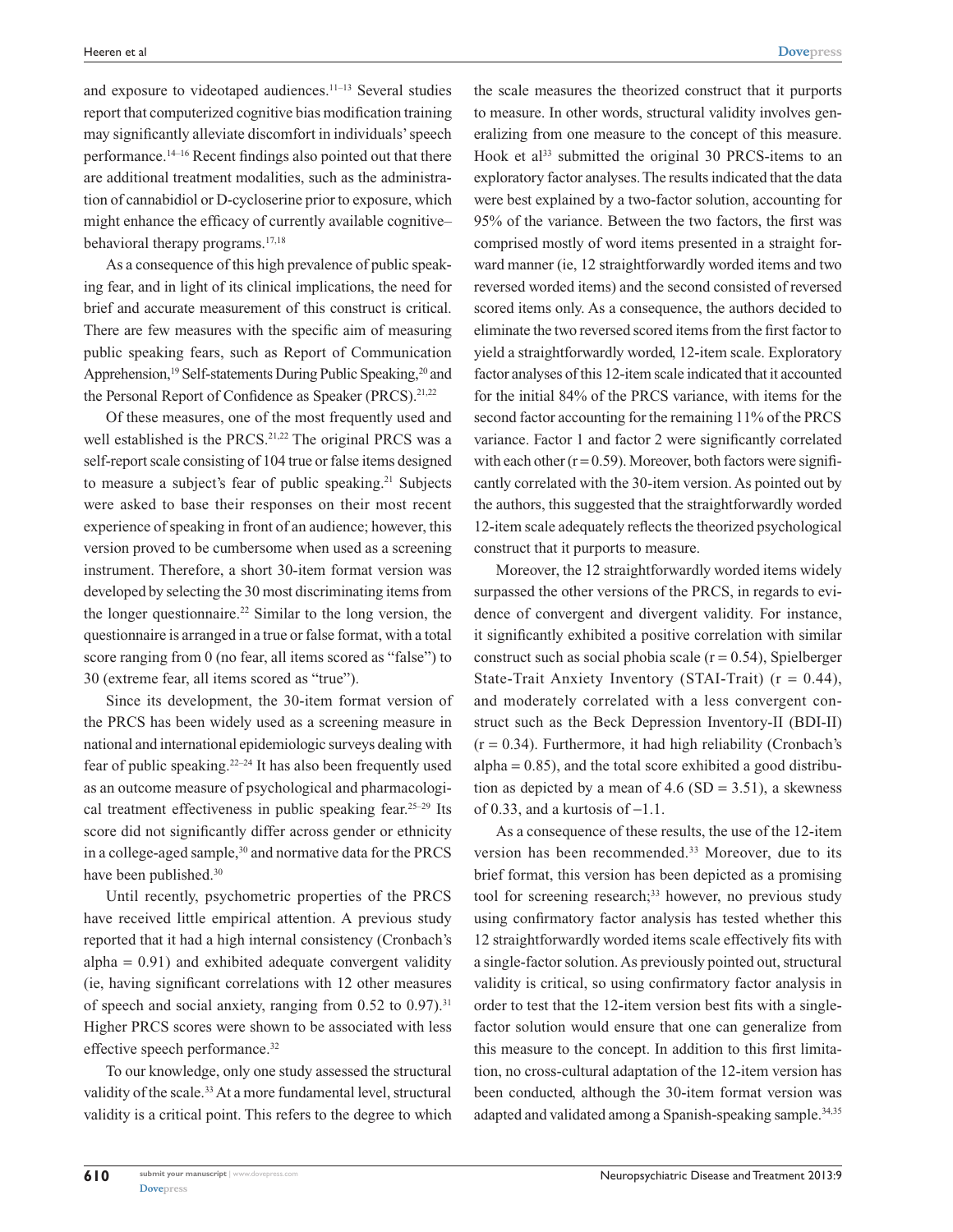This is an important issue as it ensures the generalization of the measured construct. Thus, the systematic validation of a French version represents an important contribution in its own right, especially given the fact that French is the official language in 32 countries and territories worldwide. The present study was designed to overcome these two central limitations by answering two main questions. First, does the 12-item scale version fit with a single-factor solution? Second, while no French adaptation and validation of the PRCS has yet been published, could the good features of the 12-item version depicted by Hook et al<sup>33</sup> be replicated in a French-speaking sample? Consequently, the present study was designed to translate and validate the 12-item format PRCS into French.

# **Material and methods**

#### **Overview**

The scale was first translated into French. Next, the structural validity of the French version of the scale was tested with confirmatory factor analyses (due to a prior prediction of a single-factor solution, as found by Hook et  $al^{33}$ ). Subsequently, we examined reliability estimates as well as convergent and divergent validity of the scale.

### French adaptation of the scale

We followed the steps for the transcultural validation of psychometric instruments detailed by Hambleton et al.<sup>36</sup> Items were first translated into French and then back-translated into English. Two fully bilingual experts translated the original English scale into French using a committee approach. The French version was then translated back into English and reevaluated by two other bilingual experts. The first author supervised the whole translation/back-translation process. Experts were instructed to verify the conformity of the retranslated English version with the original version and the precision of the French items. Items with problematic back-translation were thoroughly discussed and appropriately amended. Most discrepancies were minor, involving the choice between two synonyms. Regarding the use of an appropriated format for the items, five participants were then instructed to comment on the overall presentation of the instrument and the precision of the items. No remarks were made. The French version of the scale is provided in Table S1.

# Structural validation

### **Participants**

Six hundred and eleven French speaking volunteers (410 women, 67.1%) were administered the French version of the PRCS. Their age ranged from 18 to 74 years  $(M = 31.16, SD = 12.18)$ . They were recruited from the Université Catholique de Louvain community (Belgium) and the University of Geneva (Switzerland). The first, second, and last authors sent emails to potential participants (acquaintances and French-speaking international colleagues) requesting participation in a study on a voluntary basis and circulated this invitational email to others (snowball principle-emailing). Regarding their nationality,  $57.4\%$  (n = 351) of the participants were from Switzerland, 17.5% (n = 107) from France, 13.3% (n = 81) from Belgium,  $11.1\%$  (n = 68) from French-speaking African countries, and  $0.7\%$  (n = 4) from Canada (Quebec). Participants were predominantly university graduates  $(83.5\%$  [n = 510]), while 7.5% ( $n = 46$ ) of the participants had a college degree, 6.7% (n = 41) had a high school degree,  $2\%$  (n = 12) had a middle school degree, and  $0.3\%$  (n = 2) had an elementary school degree. Only native French speakers completed the questionnaire.

#### Measures and procedures

We asked participants to complete the French versions of the PRCS, the Liebowitz Social Anxiety Scale (LSAS),<sup>37</sup> the Fear of Negative Evaluation scale  $(FNE)$ ,<sup>38</sup> as well as the STAI-Trait,<sup>39</sup> and the BDI-II,<sup>40</sup> which assess the level of anxious and depressive symptoms, respectively. We selected these last scales to ensure that the PRCS best differentiates fear of public speaking from general anxiety proneness and depressive symptoms. Previous studies have reported that the STAI-Trait and the BDI-II are both relevant measures for the assessment of the construct validity for a scale referring to a sample of emotional behaviors.<sup>41,42</sup>

The STAI-Trait is a 20-item, self-report questionnaire assessing anxiety proneness. The French adaptation of the scale has reported good metric properties.<sup>43</sup> Cronbach's alpha in the current sample was 0.87.

The BDI-II is a 21-item, self-report measure of symptoms of depression. The French adaptation of the scale has reported good metric properties.<sup>40</sup> Cronbach's alpha in the current sample was 0.86.

The LSAS is a 24-item scale that measures anxiety and avoidance of social interaction and performance situations. The French adaptation of the scale has reported good metric properties.44 Cronbach's alpha in the current sample was 0.91.

The FNE is a 30-item self-report questionnaire that measures a person's apprehension about negative evaluation.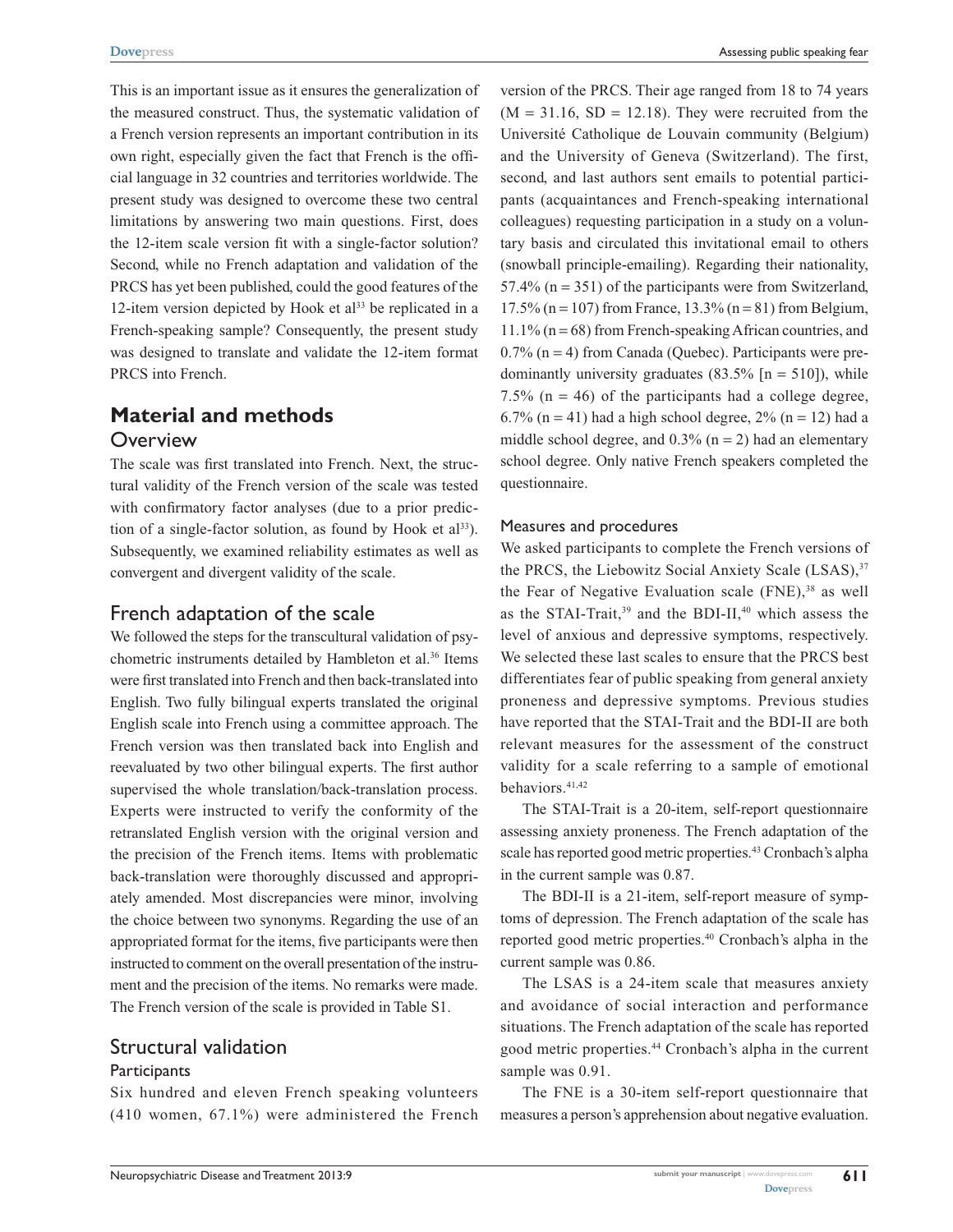Studies have reported good psychometric properties as well as structural validity of the French adaptation of the scale.<sup>45</sup> Cronbach's alpha in the current sample was 0.91.

#### Data analysis

Confirmatory factor analysis, using AMOS 16 software (IBM Statistics, Chicago, USA) was used to test the factorial validity of the PRCS.46 Before performing the analysis, we conducted the Kolmogorov–Smirnov test on each item of the PRCS. These analyses revealed that normality was achieved for all items  $(P > 0.05)$ .

Concerning the confirmatory factor analyses, goodness of fit was tested with a  $\chi^2$  test (a statistically nonsignificant value corresponds to an acceptable fit); however, this method is sensitive to sample size. Indeed, it has been noted that obtaining statistically nonsignificant  $\chi^2$  when performing confirmatory factor analyses is unusual, even if the discrepancy of the observed from the implied data is trivial.47 We preferred a derived fit statistic, the normed  $\chi^2$ , which is less dependent on the sample size. The normed  $\chi^2$  is achieved by computing the ratio of the model  $\chi^2$  and the degrees of freedom.<sup>48</sup> A normed  $\chi^2$  below 2 usually suggests a good model fit, and a normed  $\chi^2$  below 3 suggests an acceptable fit.<sup>49</sup>

Many other solutions to the problem of sample size dependence have been proposed, and consequently, many different fit indices are available. Following recent recommendations in the report of fit indices, $50$  we reported the standardized root mean square residual (SRMR), the root mean square error of approximation (RMSEA), and the comparative fit index (CFI). SRMR and RMSEA are both residuals-based, absolute fit measures. The CFI is an incremental relative fit measure. The combination of RMSEA and SRMR is valuable because the SRMR is sensitive to the misspecification of the factor covariances, whereas the RMSEA is sensitive to the misspecification of factor loadings.<sup>51</sup> In this way, if both indices were accepted, then the latent and the measurement model would be considered to be well specified. Moreover, the RMSEA has the advantage of usually being associated with a confidence interval. RMSEA values less than 0.06

were found to indicate a good model of fit.<sup>52,53</sup> The SRMR are expected to stay below 0.08.<sup>52,53</sup>

The CFI indicates a good model fit for values in the range between 0.95 and 1.0, whereas values in the range of 0.90 and 0.95 signify an acceptable fit.<sup>54,55</sup> The goodness of fit Index (GFI) was also reported. GFI is an absolute fit index,<sup>34</sup> which is analogous to R-square and performs better than any other absolute fit index regarding the absolute fit of the data.<sup>56,57</sup> GFI values are between 0 and 1, with 1 indicating a perfect fit. A value of 0.90 has usually been considered as a minimum for model acceptance.<sup>54</sup>

# **Results** Structural validity

To be consistent with previous studies, we first imposed on the data the model proposed by Hook et  $al<sup>33</sup>$  (model A). As shown in Table 1, analyses indicated that model A exhibited a low overall fit.

The maximum modification indices in the θ–∆ matrix (covariance between errors on observed variables) were found between items 1 and 8, 3 and 12, 4 and 11, 5 and 11, as well as between items 4 and 5. Hence, we let these pairs of errors covariate because they were semantically very similar. Items 1 and 8 both refer to "physiological responses" (item 1: "My hands tremble when I try to handle objects on the platform;" item 8: "I perspire and tremble just before getting up to speak"). Items 3 and 12 both refer to "speech apprehension" (item 3: "While preparing a speech I am in a constant state of anxiety;" item 12: "I am terrified at the thought of speaking before a group of people"). Items 4 and 11 both refer to "thought confusion" (item 4: "My thoughts become confused and jumbled when I speak before the audience;" item 11: "It is difficult for me to search my mind calmly for the right words to express my thoughts"). Both pairs of items 5 and 11 and items 4 and 5 refer to "searching for her/his words" (item 5: "Although I talk fluently with friends, I am at a loss for words on the platform;" item 11: "It is difficult for me to search my mind calmly for the right words to express my thoughts;" item 4: "Thoughts become confused and jumbled when I speak before the audience").

As a consequence, we compared the fit of model A with a model B similar to model A, but letting these pairs

**Table 1** Fit index values for the different tested models

| Model   | $\sim$  | df | Normed- $\gamma^2$ | <b>SRMR</b> | <b>RMSEA</b> | <b>RMSEA 90% CI</b> | <b>GFI</b> | <b>CFI</b> |
|---------|---------|----|--------------------|-------------|--------------|---------------------|------------|------------|
| Model A | 245.156 | 54 | 4.54               | 0.011       | 0.076        | $0.067 - 0.086$     | 0.902      | 0.914      |
| Model B | 40.625  | 49 | 2.87               | 0.008       | 0.055        | $0.045 - 0.066$     | 0.964      | 0.959      |
| Model C | 30.946  | ۱0 | 3.09               | 0.006       | 0.059        | $0.036 - 0.083$     | 0.986      | 0.986      |

**Note:** Model B is the best fitting model.

**Abbreviations:** df, degrees of freedom; SRMR, standardized root mean square residual; RMSEA, root mean square error of approximation; CI, confidence interval; GFI, goodness of fit index; CFI, comparative fit index.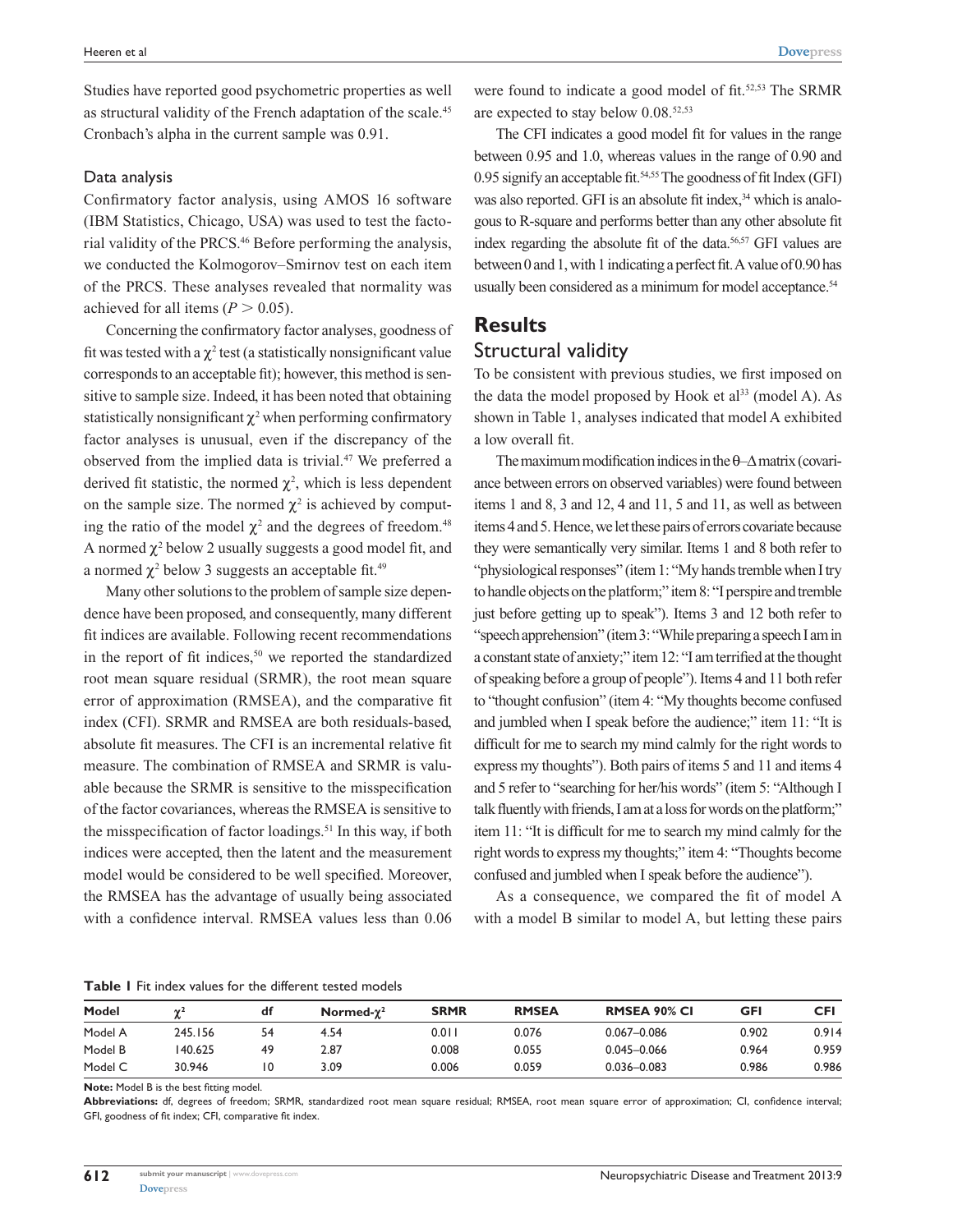Assessing public speaking fear

of errors covariate. As shown in Table 1, a reasonable overall fit of the model was observed. Further, model B fit significantly better than model A,  $\Delta \chi^2 = 104.531$ ,  $\Delta df = 05$ ,  $P \le 0.001$  (see Table 1 and Figure 1). However, it should be noted that the RMSEA is good but less than ideal in all the models we tested. As it has been pointed out, the RMSEA is very sensitive to small misspecifications of factor loadings, which are very common in the domain of personality and psychopathology research.<sup>58</sup>

Nevertheless, despite finding that the standardized factor loadings of Model B were all statistically significant  $(P < 0.001$ , see Table S2), five items showed loading below 0.40 (items 1, 6, 7, 8, and 9). As a consequence, we compared the fit of model B with a model similar to model B, but had excluded these items (model C). As shown in Table 1, the analyses indicated that despite the reasonable overall fit of model C, model B fit significantly better than model C  $(\Delta \chi^2 = 109.679, \Delta df = 39, P < 0.005)$ . As a consequence, in order to be consistent with the initial scale, we did not exclude these items. Furthermore, the items' descriptive statistics, as well as the scale score reliability for the summated scale if the item is deleted (see Tables 2 and 3), indicated that these items widely contribute to the good scale score reliability. In conclusion, these confirmatory factor analyses clearly suggested that model B fit the best.

# Descriptive statistics and internal consistency reliability

Table 2 shows the descriptive statistics and scale score reliability indices of the French version of the PRCS. With an alpha higher than 0.75,<sup>59</sup> good scale score reliability was observed.



**Figure 1** Path diagram depicting the single-factor solution (model B) of the French version of the short Personal Report of Confidence as a Speaker scale. **Note:**  $*P < 0.01$ .

Table 3 displays the descriptive statistics of each item and the consequences of deleting an item from the scale. For each item, the table shows the mean, variance, and the summated scale if the item was deleted. The results indicated that each item equally contributed to the summated scale. The last column exhibits the size of unstandardized alpha if the item is removed. Results suggested that all items contribute to the overall scale score reliability.

### Item analysis and discrimination analysis

Table 4 displays the centile of the overall score. The results suggested that the overall score distribution is relatively symmetrical and bell-shaped, suggesting that the overall scale score correctly discriminates individuals.

Accordingly, we also conducted discrimination analysis using point biserial correlation coefficient  $(r_{\text{nb}})$  between each item and the overall scale score. As depicted in Figures 2 and 3, all the correlations were significantly positive, suggesting that the selection of a true value in each item significantly relates to higher overall score. However, even if significant, it should be noted that the item–total correlation was smaller for item 6 (often a minimum of 0.40 is used as a rule of thumb). The mean and variance of this item for the summated scale if it is deleted, as well as the size of unstandardized alpha if it is removed, suggested that this item is necessary for the overall good scale score reliability. As a consequence, we did not exclude these items.

# Correlations between the PRCS and other constructs

Table 5 displays the zero-order correlations between the PRCS and the LSAS, the FNE, the BDI-II, as well as the STAI-Trait. Fisher's r-to-*z* transformation and the Meng test of two correlations with one variable in common from the same sample were used to assess the difference of Pearson r-values.60 Both tests indicated that the PRCS correlates significantly better with the FNE, LSAS, and STAI-Trait than with BDI.

## **Discussion**

The aim of this study was to propose an adaption of the 12-item version of the PRCS and to test, using confirmatory factor analyses, the validity of the single-factor solution these authors proposed.33 Confirmatory factor analyses showed that a single-factor solution has an acceptable fit.

The results indicated that the scale had very good internal reliability. Overall, our findings are in accordance with the exploratory factor analyses of Hook et al, $33$  endorsing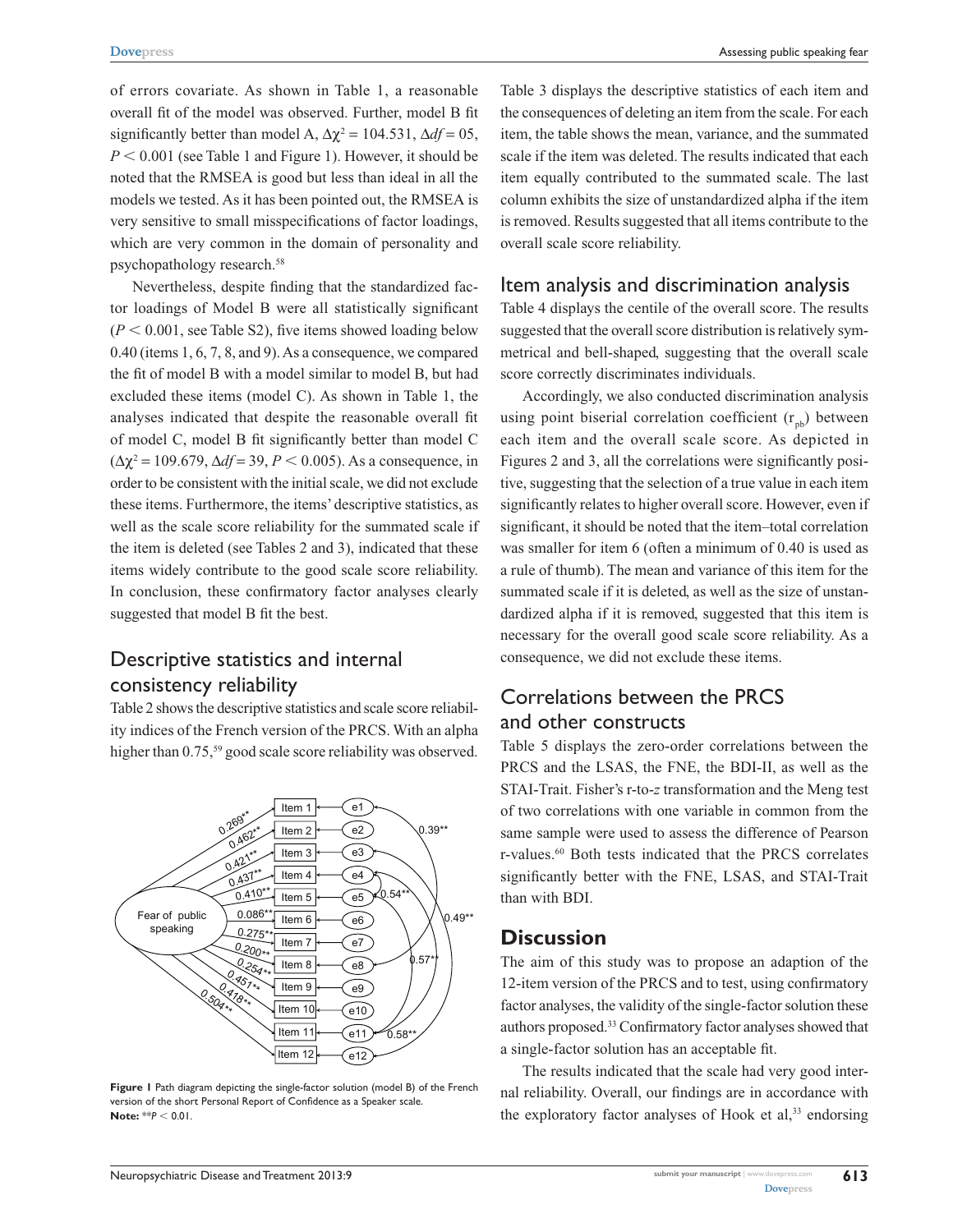|               | <b>Items</b> | <b>Minimum</b> | Maximum | М      | <b>SD</b> | А    | $\alpha$ 95% CI |
|---------------|--------------|----------------|---------|--------|-----------|------|-----------------|
| <b>PRCS</b>   |              |                | 12      | 7.298  | 3.576     | 0.86 | $0.84 - 0.88$   |
| <b>FNE</b>    | 30           |                | 29      | 12.164 | 7.568     | 0.91 | $0.90 - 0.92$   |
| <b>LSAS</b>   | 48           |                | 118     | 35.810 | 24.218    | 0.91 | $0.89 - 0.93$   |
| <b>BDI-II</b> |              |                | 37      | 8.63   | 6.836     | 0.86 | $0.83 - 0.87$   |
| STAI-Trait    | 20           | 26             | 68      | 45.029 | 7.980     | 0.87 | $0.85 - 0.88$   |

**Table 2** Descriptive statistics and Cronbach's alpha

**Abbreviations:** PRCS, Personal Report of Confidence as a Speaker; FNE, Fear of Negative Evaluation scale; LSAS, Liebowitz Social Anxiety Scale; BDI-II, Beck Depression Inventory (2nd edition); STAI-Trait, Trait-version of the Spielberger State-Trait Anxiety Inventory.

the additive value of the short version of the PRCS. While the PRCS appears as one the most frequently used scales in assessing fear of public speaking, this is the first study using confirmatory factor analyses to test the structural validity of the 12-item version. This finding provides evidence that researchers and practitioners can generalize from this measure to the concept it purports to measure, even if the language in which the instrument is administered is different. Moreover, our findings suggest there is good reason to interpret scores of the 12-item version according to a single-factor solution, then referring to a global construct of fear of public speaking (ie, a unique overall scale score). At an applied level, these findings are important as they warrant that the score of an individual to the French version of the short PRCS may be compare to the other individuals PRCS score, even if the language in which the instrument is administered is different. These findings have critical consequences for the measurement of psychological and pharmacological treatment effectiveness in public speaking fear among a Frenchspeaking sample. They also bear important consequences for the use of the PRCS in the clinical setting.

We also examined the convergent validity of the scale. In accordance with Hook et al<sup>33</sup> reporting stronger correlations

|  |  | Table 3 Item-total descriptive statistics |  |
|--|--|-------------------------------------------|--|
|--|--|-------------------------------------------|--|

|         | M    | SD   | Scale mean<br>if item<br>deleted | Scale variance<br>if item deleted | Alpha<br>if item<br>deleted |
|---------|------|------|----------------------------------|-----------------------------------|-----------------------------|
| Item I  | 0.50 | 0.50 | 6.80                             | 10.91                             | 0.854                       |
| Item 2  | 0.52 | 0.50 | 6.78                             | 10.521                            | 0.845                       |
| Item 3  | 0.60 | 0.49 | 6.70                             | 10.801                            | 0.851                       |
| Item 4  | 0.61 | 0.49 | 6.68                             | 10.544                            | 0.844                       |
| Item 5  | 0.51 | 0.50 | 6.78                             | 10.520                            | 0.845                       |
| Item 6  | 0.77 | 0.42 | 6.53                             | 11.794                            | 0.866                       |
| Item 7  | 0.85 | 0.35 | 6.44                             | 11.526                            | 0.855                       |
| Item 8  | 0.42 | 0.49 | 6.88                             | 11.111                            | 0.858                       |
| Item 9  | 0.73 | 0.44 | 6.57                             | 11.200                            | 0.855                       |
| Item 10 | 0.59 | 0.49 | 6.71                             | 10.634                            | 0.847                       |
| Item II | 0.53 | 0.50 | 6.77                             | 10.475                            | 0.844                       |
| Item 12 | 0.66 | 0.47 | 6.64                             | 10.547                            | 0.843                       |

**Abbreviations:** M, mean; SD, standard deviation; Alpha, Cronbach's alpha.

between the 12-item version of the PRCS and measures of social anxiety as well as with trait anxiety than with depression, we found that the 12-item version significantly correlates more to social anxiety and trait anxiety measurements than the depression measurement. This fits with earlier work showing that the PRCS has a good convergent validity.<sup>32</sup>

The present study suffers from several limitations. First, our sample was only comprised of nonclinical participants. Future studies should assess the structural validity of the PRCS among a clinical sample of individuals fearing public speaking. Second, we assessed the construct validity with self-report measures only. Future studies should examine the correlation between the PRCS and behavioral, as well as psychophysiological (eg, skin conductance, cortisol release) responses to speech situations (with multimodal assessment of public speaking fear).61,62 Third, our respondents were selected from the community via suboptimal snowball sampling methods, this limited the potential for generalization of the present findings. Data of factorial invariance across sex, age, nationality, and educational level would allow the examination of equivalence between scores on each subsample in order to improve the degree of generalization. However, neither the nationality nor the educational level (ie, 83.5% are college graduates) of the present sample follow a distribution that allowed the use of such a statistical procedure. Future studies should further explore this issue. A fourth limitation is the Internet-administered format of the scales, since several studies show that the psychometric properties of scales and psychological tests administered via the Internet can be different from paper and pencil versions.<sup>63</sup> Future studies should investigate this question regarding the PRCS. Finally, even if

**Table 4** Centiles of the overall scale score distribution

| <b>Centiles</b>   |  | 5th 10th 25th 50th 75th 90th 95th |  |  |
|-------------------|--|-----------------------------------|--|--|
| Overall score   2 |  |                                   |  |  |

**Notes:** A centile (or percentile) is the value of a variable below which a certain percent of observations fall. For example, the 25th centile is the value (or score) below which 25 percent of the observations may be found. The 25th centile is also known as the first quartile, the 50th centile as the median or second quartile, and the 75th centile as the third quartile.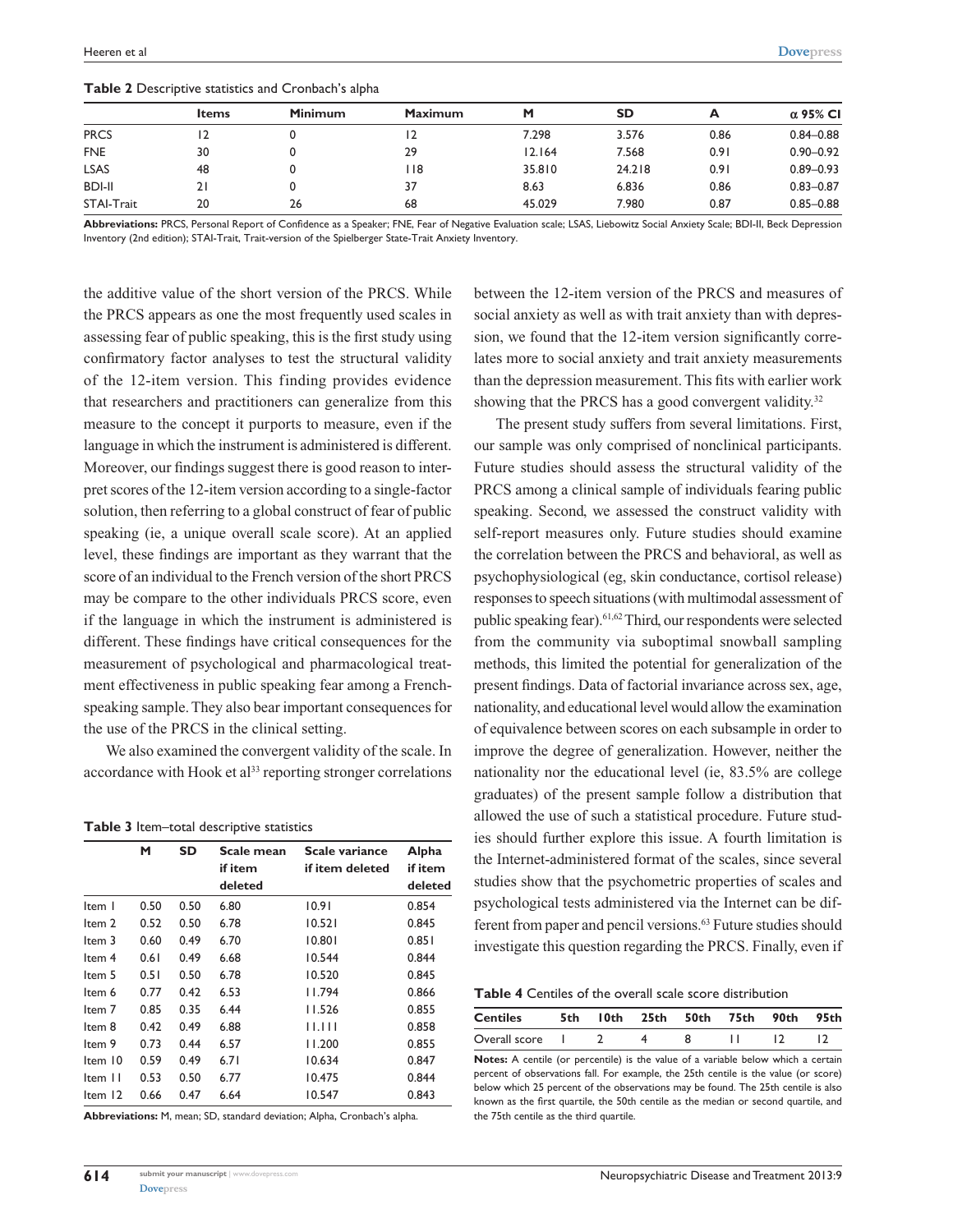

**Figure 2** Point biserial correlation coefficients between each item of the French version of the PRCS and the overall scale score (from item 1 to item 6). Abbreviations: PRCS, Personal Report of Confidence as a Speaker; r<sub>pb</sub>, point biserial correlation.

significant, it should be noted that the item–total correlation was smaller for item 6 ( $r_{pb} = 0.388$ ). However, the descriptive statistics as well as the contribution of this item to the scale score reliability suggested that it should not be removed from the scale. Future studies should address this issue.



**Figure 3** Point biserial correlation coefficients between each item of the French version of the PRCS and the overall scale score (from item 7 to item 12). Abbreviations: PRCS, Personal Report of Confidence as a Speaker; r<sub>pb</sub>, point biserial correlation.

**Table 5** Correlations between the PRCS and other measurements of psychopathology

|                   | <b>FNE</b> | <b>LSAS</b> | <b>STAI-Trait</b> | <b>BDI-II</b> |
|-------------------|------------|-------------|-------------------|---------------|
| <b>PRCS</b>       | $0.414**$  | $0.522**$   | $0.516**$         | $0.361**$     |
| <b>FNE</b>        |            | $0.391**$   | $0.542**$         | $0.338**$     |
| <b>LSAS</b>       |            |             | $0.469**$         | $0.402**$     |
| <b>STAI-Trait</b> |            |             |                   | $0.739**$     |
|                   |            |             |                   |               |

**Note:** \*\* $P < 0.01$ .

**Abbreviations:** PRCS, Personal Report of Confidence as a Speaker; FNE, Fear of Negative Evaluation scale; LSAS, Liebowitz Social Anxiety Scale; STAI-Trait, Trait-version of the Spielberger State-Trait Anxiety Inventory; BDI-II, Beck Depression Inventory (2nd edition).

In conclusion, the French version of the 12-item version of the PRCS provides a valid measure of fear of public speaking. Regarding its structural validity, confirmatory factor analyses replicated the model implied by the exploratory analyses of Hook et al.<sup>33</sup> These results suggest there is good reason to interpret the scale score according to a singlefactor solution (ie, a global score). Good scale reliability and concurrent validity were also observed. These findings have critical consequences for the evaluation of individuals who fears public speaking.

### **Acknowledgments**

This work was supported in part by a Joined Research Grant from the Belgian French Community (awarded to Pierre Philippot) and by a postdoctoral research fellow grant from the Belgian National Fund for Scientific Research (awarded to Alexandre Heeren).

### **Disclosure**

The authors report no conflicts of interest in this work.

### **References**

- 1. Furmark T, Tillfors M, Everz P, Marteinsdottir I, Gefvert O, Fredrikson M. Social phobia in the general population: prevalence and sociodemographic profile. *Soc Psychiatry Psychiatr Epidemiol*. 1999; 34(8):416–424.
- 2. Ruscio AM, Brown TA, Chiu WT, Sareen J, Stein MB, Kessler RC. Social fears and social phobia in the USA: results from the National Comorbidity Survey Replication. *Psychol Med*. 2008;38(1):15–28.
- 3. Aderka IM, Hofmann SG, Nickerson A, Hermesh H, Gilboa-Schechtman E, Marom S. Functional impairment in social anxiety disorder. *J Anxiety Disord*. 2012;26(3):393–400.
- 4. Greenberg PE, Sisitsky T, Kessler RC, et al. The economic burden of anxiety disorders in the 1990s. *J Clin Psychiatry*. 1999;60(7):427–435.
- 5. American Psychiatric Association. *Diagnostic and Statistical Manual of Mental Disorders-DSM IV-TR*. Washington, DC: American Psychiatric Association; 1994.
- 6. Furmark T, Tillfors M, Stattin H, Ekselius L, Fredrikson M. Social phobia subtypes in the general population revealed by cluster analysis. *Psychol Med*. 2000;30(6):1335–1344.
- 7. Tillfors M, Furmark T. Social phobia in Swedish university students: prevalence, subgroups, and avoidant behavior. *Soc Psychiatry Psychiatr Epidemiol*. 2007;42(1):79–86.

**615**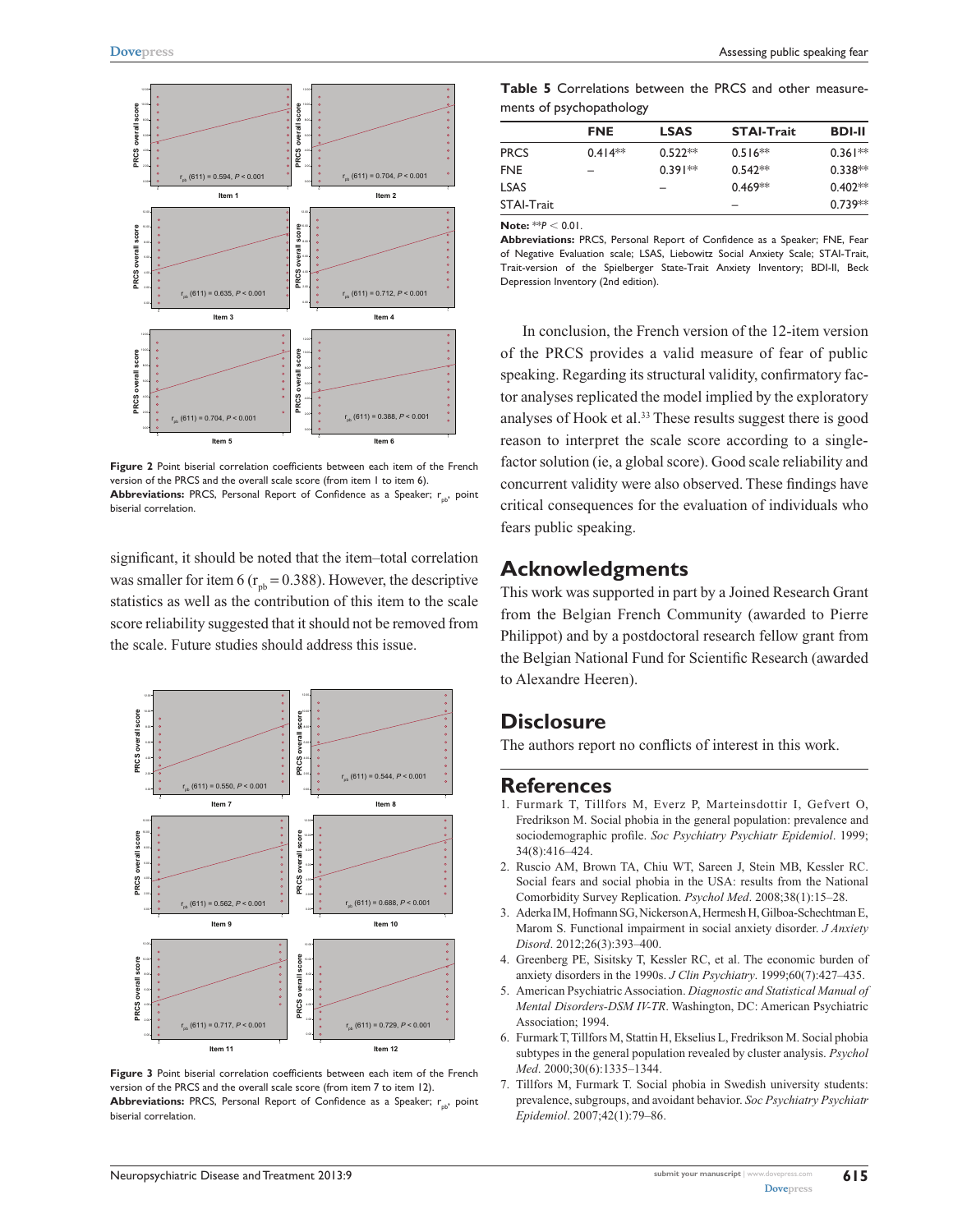- 8. Blöte AW, Klint MJ, Miers AC, Westenberg PM. The relation between public speaking anxiety and social anxiety: a review. *J Anxiety Disord*. 2009;23(3):305–313.
- 9. Bögels SM, Alden L, Beidel DC, et al. Questions and answers for the DSM-V. *Depress Anxiety*. 2010;27(2):168–189.
- 10. England EL, Herbert JD, Forman EM, Rabin SJ, Juarascio A, Goldstein SP. Acceptance-based exposure therapy for public speaking anxiety. *Journal of Contextual and Behavioral Science*. 2012;1(1–2): 66–72.
- 11. Wallach HS, Safir MP, Bar-Zvi M. Virtual reality cognitive therapy for public speaking anxiety: a randomized clinical trial. *Behav Modif*. 2009;33(3):314–338.
- 12. Anderson PL, Zimand E, Hodges LF, Rothbaum BO. Cognitive behavioral therapy for public-speaking anxiety using virtual reality for exposure. *Depress Anxiety*. 2005;22(3):156–158.
- 13. Robillard G, Bouchard S, Dumoulin S, Guitard T, Klinger E. Using virtual humans to alleviate social anxiety: preliminary report from a comparative outcome study. *Stud Health Technol Inform*. 2010;154:57–60.
- 14. Heeren A, Lievens L, Philippot P. How does attention training work in social phobia: disengagement from threat or re-engagement to nonthreat? *J Anxiety Disord*. 2011;25(8):1108–1115.
- 15. Amir N, Weber G, Beard C, Bomyea J, Taylor CT. The effect of a single-session attention modification program on response to a publicspeaking challenge in socially anxious individuals. *J Abnorm Psychol*. 2008;117(4):860–868.
- 16. Beard C, Weisberg RB, Amir N. Combined cognitive bias modification treatment for social anxiety disorder: a pilot trial. *Depress Anxiety*. 2011; 28(11):981–988.
- 17. Guastella AJ, Richardson R, Lovibond PF, et al. A randomized controlled trial of D-cycloserine enhancement of exposure therapy for social anxiety disorder. *Biol Psychiatry*. 2008;63(6):544–549.
- 18. Bergamaschi MM, Queiroz RH, Chagas MH, et al. Cannabidiol reduces the anxiety induced by simulated public speaking in treatmentnaïve social phobia patients. *Neuropsychopharmacology*. 2011;36(6): 1219–1226.
- 19. McCroskey JC. *An Introduction to Rhetorical Communication*, 2nd ed. Boston, MA: Allyn and Bacon; 1997.
- 20. Hofmann SG, DiBartolo PM. An instrument to assess self-statement during public speaking: scale development and preliminary psychometrics properties. *Behav Ther*. 2000;31(3):499–515.
- 21. Gilkinson H. Social fears as reported by students in college speech classes. *Speech Monographs*. 1942;9(1):141–160.
- 22. Paul GL. *Insight vs Desensitization in Psychotherapy*. Stanford, CA. Stanford University Press; 1966.
- 23. Fredrikson M, Klein K, Ohman A. Do instructions modify effects of beta-adrenoceptor blockade on anxiety? *Psychophysiology*. 1990;27(3): 309–317.
- 24. Jones G, Phillips G, Rieger E. Effects of cardiac awareness, public speaking anxiety, and physiological priming on state-trait anxiety (state) and feelings of apprehension. *Psychophysiology*. 1995;32:S43.
- 25. Altmaier EM, Ross SL, Leary MR, Thornborough M. Matching stress inocuation's treatment components to clients' anxiety mode. *J Couns Psychol*. 1982;29(3):331–334.
- 26. Cunningham V, Lefkoe M, Sechrest L. Eliminating fears: an intervention that permanently eliminates the fear of public speaking. *Clinical Psychology and Psychotherapy*. 2006;13(3):183–193.
- 27. Deffenbacher J, Michaels A, Daley P, Michaels T. A comparison of homogeneous and heterogeneous anxiety management training. *J Couns Psychol*. 1980;27(6):630–634.
- 28. Kirsh I, Henry D. Extinction versus credibility in the desensitization of speech anxiety. *J Consult Clin Psych*. 1977;45(6):1052–1059.
- 29. Lent RW, Russel RK, Zamostny KP. Comparison of cue-controlled desensitization, rational restructuring, and a credible placebo in the treatment of speech anxiety. *J Consult Clin Psychol*. 1981;49(4):608–610.
- 30. Phillips GC, Jones GE, Rieger EJ, Snell JB. Normative data for the personal report of confidence as a speaker. *J Anxiety Disord*. 1997;11(2): 215–220.
- 31. Daly JA. The assessment of social-communicative anxiety via selfreports: a comparison of measures. *Commun Monogr*. 1978;45(3): 204–218.
- 32. Tarico VS, van Velzen DR, Altmaier EM. Comparison of thought-listing rating methods. *J Couns Psychol*. 1986;33(1):81–83.
- 33. Hook JN, Smith CA, Valentiner DP. A short-form of the Personal Report of Confidence as a Speaker. *Pers Individ Dif*. 2008;44(6): 1306–1313.
- 34. Gallego MJ, Botella C, Quero S, Garcia-Palacios A, Baños RM. Validation of the Personal Report Confidence as speaker in a Spanish clinical sample. *Behav Psychol*. 2009;17(3):413–431.
- 35. Méndez FX, Inglés CJ, Hidalgo MD. The shortened Spanish version of the Personal Report of Confidence as Speaker: reliability and validity in adolescent population. *Behavioral Psychology*. 2004;12(1): 25–42.
- 36. Hambleton RK, Merenda PF, Spielberger CD, editors. *Adapting Educational and Psychological Tests for Cross-Cultural Assessment*. Hillsdale, NJ: Lawrence Erlbaum Associates, Inc; 2005.
- 37. Liebowitz MR. Social phobia. *Mod Probl Pharmacopsychiatry*. 1987;22:141–173.
- 38. Watson D, Friend R. Measurement of social-evaluative anxiety. *J Consult Clin Psychol*. 1969;33(4):448–457.
- 39. Spielberger CD, Gorsuch RL, Lushene R, Vagg PR, Jacobs G. *Manual for the State-Trait Anxiety Inventory*. Palo Alto, CA: Consulting Psychologists Press; 1983.
- 40. Beck AT, Steer RA, Brown GK. *Beck Depression Inventory Manual*, 2nd ed. San Antonio, TX: Psychological Corporation (French adaptation); Paris, France: Editions du Centre de Psychologie Appliquée; 1998.
- 41. Heeren A, Douilliez C, Peschard V, Debrauwere L, Philippot P. Cross-cultural consistency of the Five Facets Mindfulness Questionnaire: adaptation and validation in a French-speaking sample. *Eur Rev Appl Psychol*. 2011;61(3):147–151.
- 42. Monestes JL, Villatte M, Mouras H, Loas G, Bond FW. French translation and validation of the acceptance and action questionnaire (AAQ-II). *Eur Rev Appl Psychol*. 2009;59(4):301–308.
- 43. Bruchon-Schweitzer M, Paulhan I. *Adaptation Francophone de L'inventaire D'anxiété Trait-Etat (Forme Y) de Spielberger [French adaptation of the Spielberger's State-Trait Anxiety Inventory]*. Paris, France: Editions du Centre Psychologie Appliquée; 1993.
- 44. Heeren A, Maurage P, Rossignol M, et al. Self-report version of the Liebowitz Social Anxiety Scale: psychometric properties of the French version. *Can J Behav Sci*. 2012;44(2):99–107.
- 45. Musa CN, Kostogianni N, Lépine JP. The Fear of Negative Evaluation Scale (FNE): psychometric properties of the French version. *Encephale*. 2004;30(6):517–524. French.
- 46. Arbuckle JL. *Amos™ 16*.*0 User's Guide*. Spring House, PA: Amos Development Corporation; 2007.
- 47. Byrne BM. *Structural Equation Modeling with EQS and EQS/Windows*. Thousand Oaks, CA: Sage; 1994.
- 48. Wheaton B, Muthén B, Alwin DF, Summers GF. Assessing reliability and stability in panel models. In: Heise DR, editor. *Sociological Methodology*. San Francisco, CA: Jossey-Bass, Inc; 1977:84–136.
- 49. Bollen KA. *Structural Equations with Latent Variables*. New York, NY: Wiley-Interscience; 1989.
- 50. Schweizer K. Some guidelines concerning the modeling of traits and abilities in test construction. *Eur J Psychol Assess*. 2010;26(1):1–2.
- 51. Hu LT, Bentler PM. Fit indices in covariance structure modeling: sensitivity to underparameterized model misspecification. *Psychol Methods*. 1998;3(4):424–453.
- 52. Hu LT, Bentler PM. Cutoff criteria for fit indices in covariance structure analysis: conventional criteria versus new alternatives. *Struct Equ Modeling*. 1999;6(1):1–55.
- 53. Ullman JB. Structural equation modelling. In: Tabachnick BG, Fidell LS, editors. *Using Multivariate Statistics*, 4th ed. Boston: Allyn & Bacon; 2001:653–771.
- 54. Bentler PM. Comparative fit indexes in structural models. *Psychol Bull*. 1990;107(2):238–246.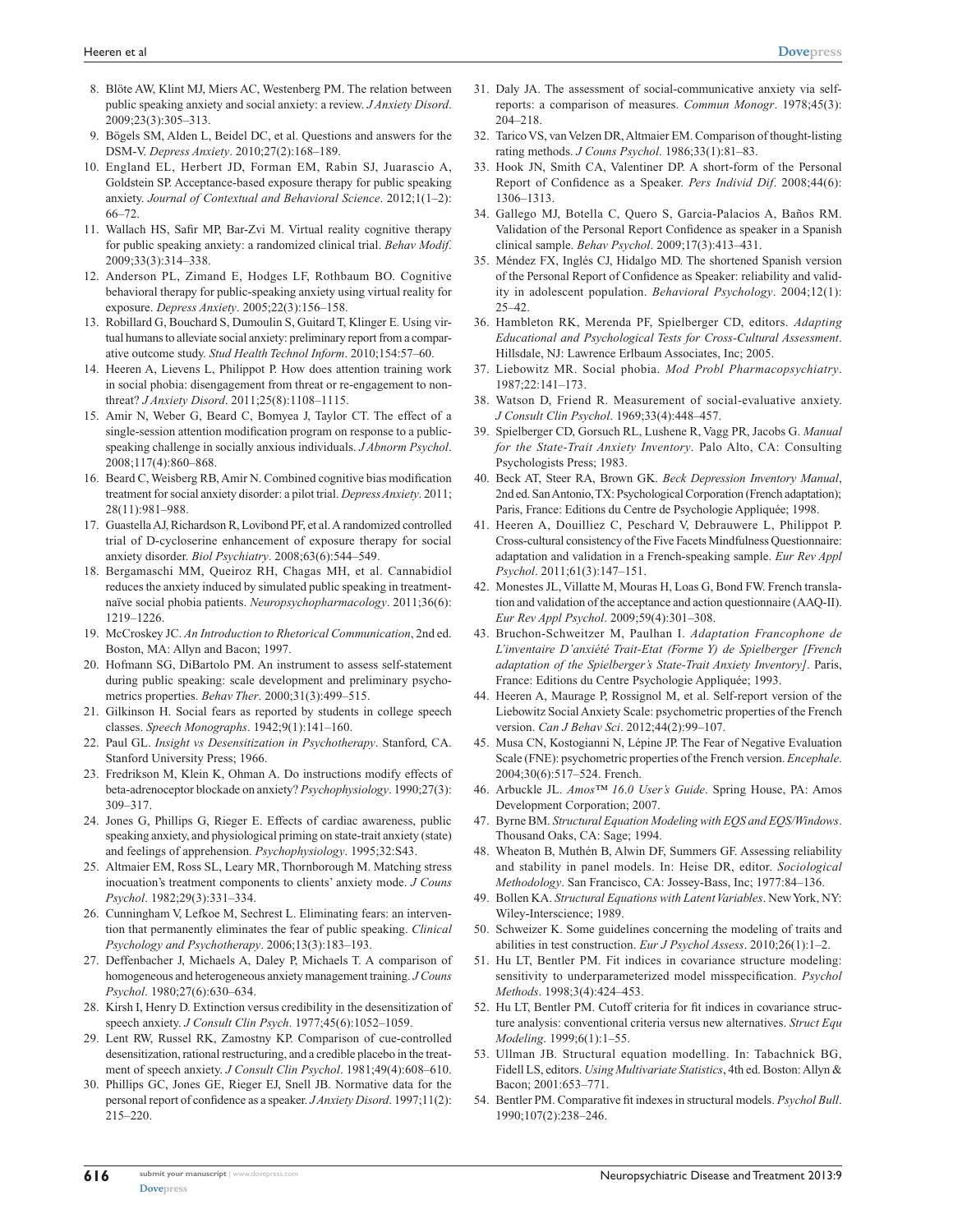- 55. Hoyle RH, Panter AT. Writing about structural equation models. In: Hoyle RH, editor. *Structural Equation Modeling, Concepts, Issues, and Applications*. Thousand Oaks, CA: Sage Publications, Inc; 1995:158–176.
- 56. Marsh HW, Balla JR, McDonald RP. Goodness-of-fit indices in confirmatory factor analysis: the effects of sample size. *Psychol Bull*. 1988;102:391–410.
- 57. Cole DA. Utility of confirmatory factor analysis in test validation research. *J Consult Clin Psychol*. 1987;55(4):584–594.
- 58. Beauducel A, Wittmann WW. Simulation study on fit indexes in CFA based on data with slightly distorted simple structure. *Structural Equation Modeling*. 2005;12(1):41–75.
- 59. Nunnally J. *Psychometric Theory*, 2nd ed. New York, NY: McGraw-Hill; 1978.
- 60. Meng XL, Rosenthal R, Rubin DB. Comparing correlated correlation coefficients. *Psychol Bull*. 1992;111(1):172–175.
- 61. Heeren A, Reese HE, McNally R, Philippot P. Attention training toward and away from threat in social phobia: effects on subjective, behavioral, and physiological measures of anxiety. *Behav Res Ther*. 2012;50(1):30–39.
- 62. Rossignol M, Campanella S, Maurage P, Heeren A, Falbo L, Philippot P. Enhanced perceptual responses during visual processing of facial stimuli in young socially anxious individuals. *Neurosci Lett*. 2012;526(1):68–73.
- 63. Buchanan T, Ali T, Heffernan TM, et al. Nonequivalence of online and paper-and-pencil psychological tests: the case of the prospective memory questionnaire. *Behav Res Methods*. 2005;37(1): 148–154.